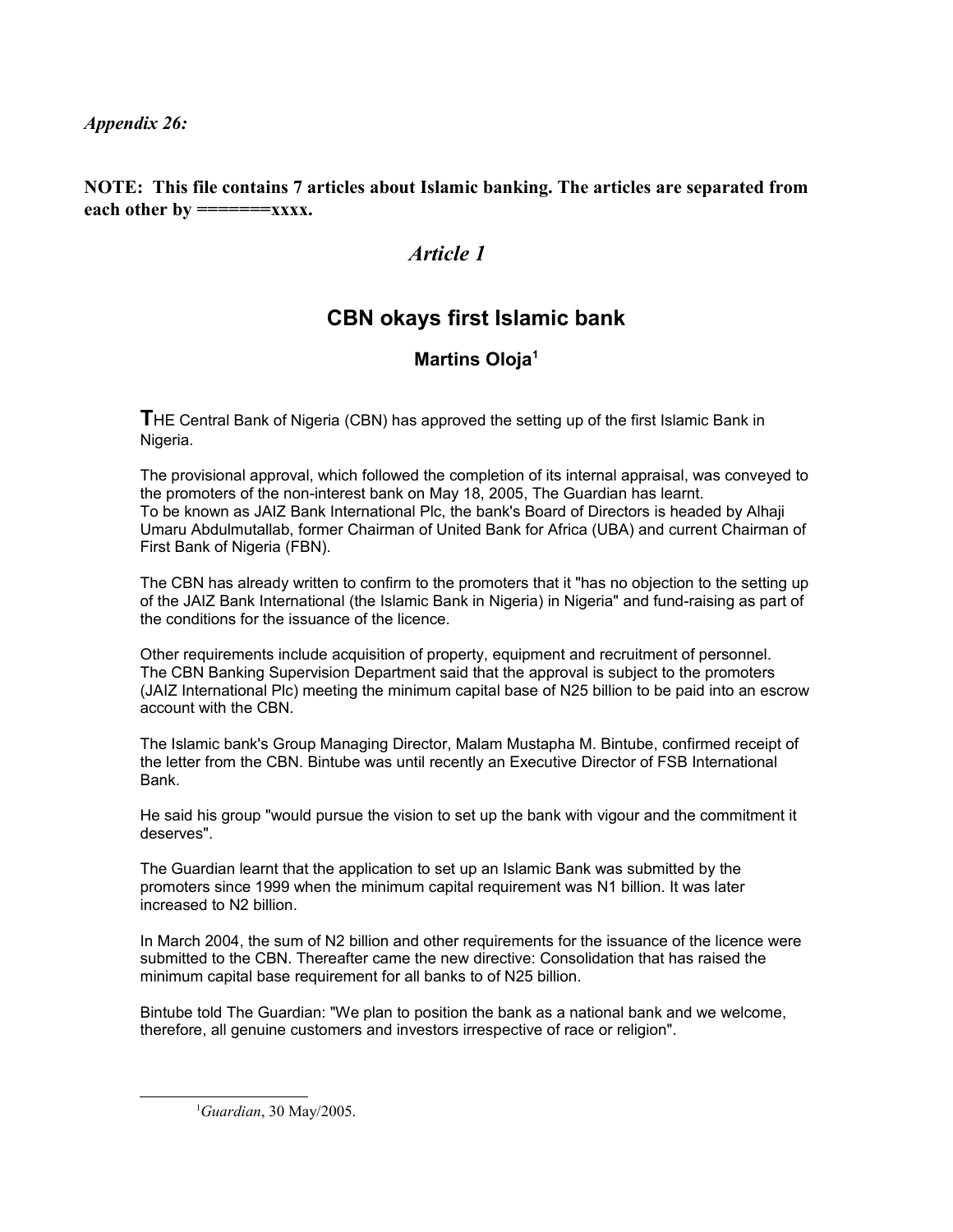The bank, which proposes to site its head office in Abuja, will set up branches in key commercial centres of the country, according to the CEO.

Bintube, who says the bank is not for adherents of the Islamic faith only, said: "In terms of customers, we won't discriminate. In terms of branches, as long as they meet standards, we will go there. We are going to compete with the conventional banks".

Listing the benefits of non-interest banks, the former Executive Director of FSB International said:

"The Federal Government and the CBN have been concerned about high interest rates. We don't charge at all. In Islamic banking, it is zero interest. Besides, most of our products will be ethical products as we will be socially responsible. For instance, we will thus have nothing to do with vices such as gambling and promoting pornography".

He continued: "Islamic banking gives people choices, especially for people who do not want interest on their investments because of their beliefs".

Bintube said that as part of the promoters' vision, "we want to be the first and the leading noninterest financial institution in Nigeria and we intend to use Nigeria as a launch pad to target the West African market".

He continued: "We also want to be among the top 10 banks in Nigeria by the year 2010. Though this is tough, it is achievable. We will also provide social and economic empowerment to the people".

He said the mission is to offer "unique products, untapped markets in Nigeria and since banking is about people, our ethical conduct in product and corporate governance will be unique to the glory of our fatherland".

The unique financial system began 30 years ago when the Islamic Development Bank was set up in Saudi Arabia. The second one was set up in Malaysia. Others followed in quick succession in Bahrain, United Arab Emirate (UAE).

They are now quoted on the prestigious New York Stock Exchange (NYSE) and some European countries, including Switzerland and Germany.

The bug did not catch Britain until 2004 when the Islamic Bank of Britain (IBB) was set up. Michael Henon, a non-Moslem, is the Chief Executive Officer (CEO) of the Islamic Bank of Britain.

South Africa has a full-fledged Islamic Bank. HSBC, one of the world's biggest banks, now has a Department of Islamic Bank. Similarly, Citibank has Islamic Bank Department.

Records show that the World Bank has just begun to introduce Islamic Long Term Bond. Praising the provisional approval of the CBN, Bintube said: "The development is a major paradigm shift in CBN. It sends strong signals that the CBN is really changing and it is open to new ideas. The shift is going to encourage creativity within the banking sector. It also shows that the CBN is not averse to new banking culture as long as the people behind the projects are credible".

He continued: "This will really diversify Nigeria's financial system's micro credit scheme, which has been given new dimension at the Islamic Bank of Bangladesh, will be meaningful here via Nigeria's premier Islamic Bank."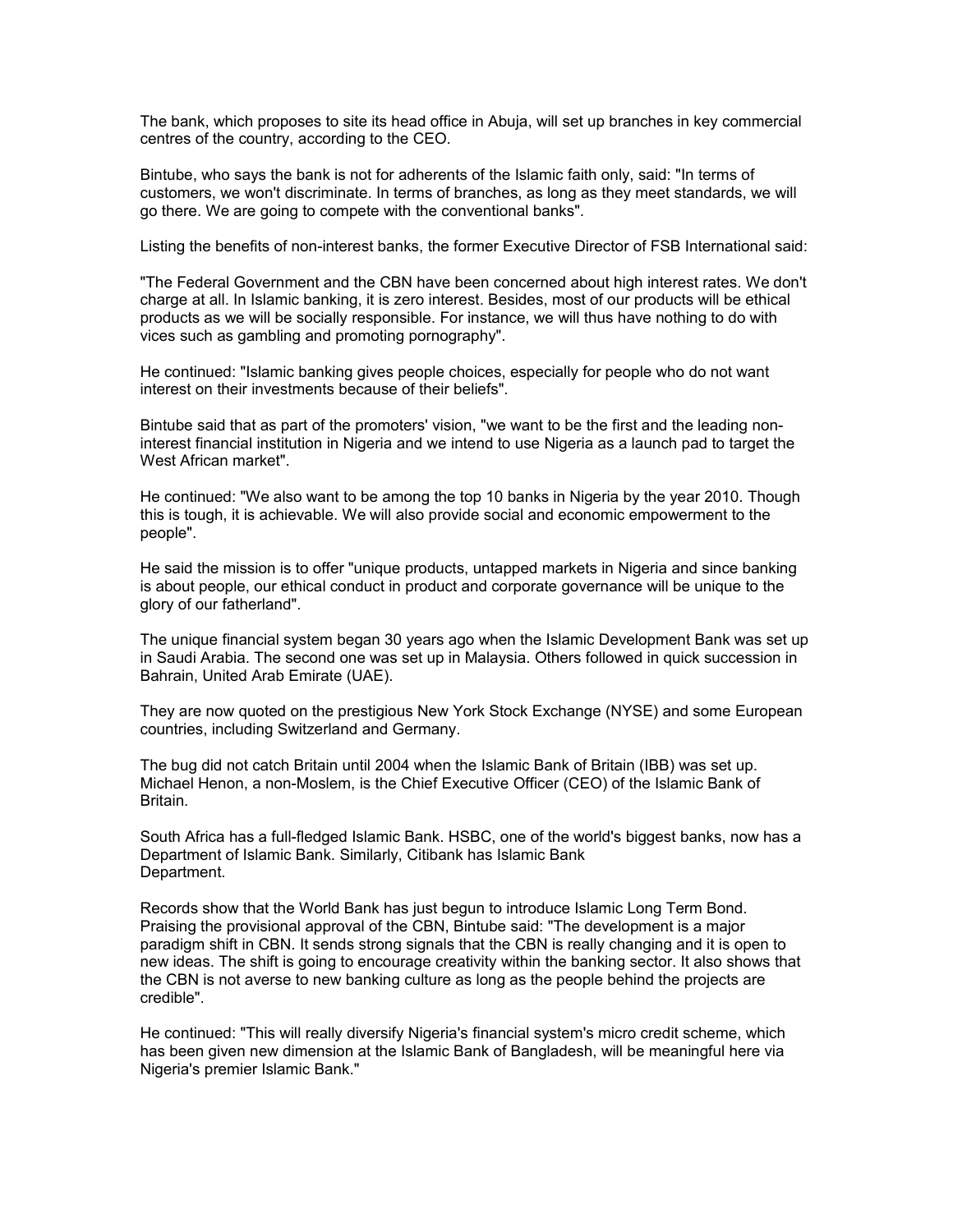The House of Representatives was sharply divided last week when Nigeria's subscription for membership of the "Islamic Development Bank" (IDB) came up for debate.

The Speaker, Aminu Bello Masari, promptly referred the matter to the Rules and Business Committee of the House for further deliberations when tempers began to rise.

Masari said to avoid any misunderstanding based on religious sentiments, the committee should look for the bank's article of association to enable the House determine its impact on Nigeria's secular nature.

A member of the House, Datti Baba Ahmed, had informed his colleagues that all loans and other facilities taken from the bank were interest free.

He said the Federal Executive Council had in 1999 made attempts to join the bank, which is an international development financial institution. He said that if Nigeria becomes a member, benefits accruable to the country could be as much as \$200 million yearly, which would engender economic growth.

Trouble, however, started when Hon Halims Agoda called for a point of constitutional order and referred the House to Section 10 of the 1999 Constitution, which he said did not allow the country to go into a religiously controversial turf. He was overruled by Masari who pointed out that the section quoted deals with state religion, which was different from the motion.

Deputy House Leader Abdul Ningi said the principle behind the bank was that of interest free funds provision, which the country should not miss on account of sentiment, adding that if other African countries that are multi-religious are members, there was nothing stopping Nigeria from joining.

Kunaiyi Akpana urged members to disabuse their minds and think of the benefits since no other bank was granting such interest free loans. Abubakar Momoh said that since religion has been divorced from the bank, Nigeria should go ahead and join it.

 $=xxxx$ 

Article 2

## **Islamic Development Bank**

# **Islamic Banking NN 17 July 2001, p. 14**

[www.Islamiq.com](http://www.Islamiq.com/) [www.failaka.com](http://www.failaka.com/) [www.Muslim-Investor.com](http://www.Muslim-Investor.com/)

 $=$   $XXXX$ 

# **Article 3**

# **THE PUNCH 2005-05-26**

Reps suspend debate on Nigeria's membership of Islamic Bank *Ibanga Isine-Abuja*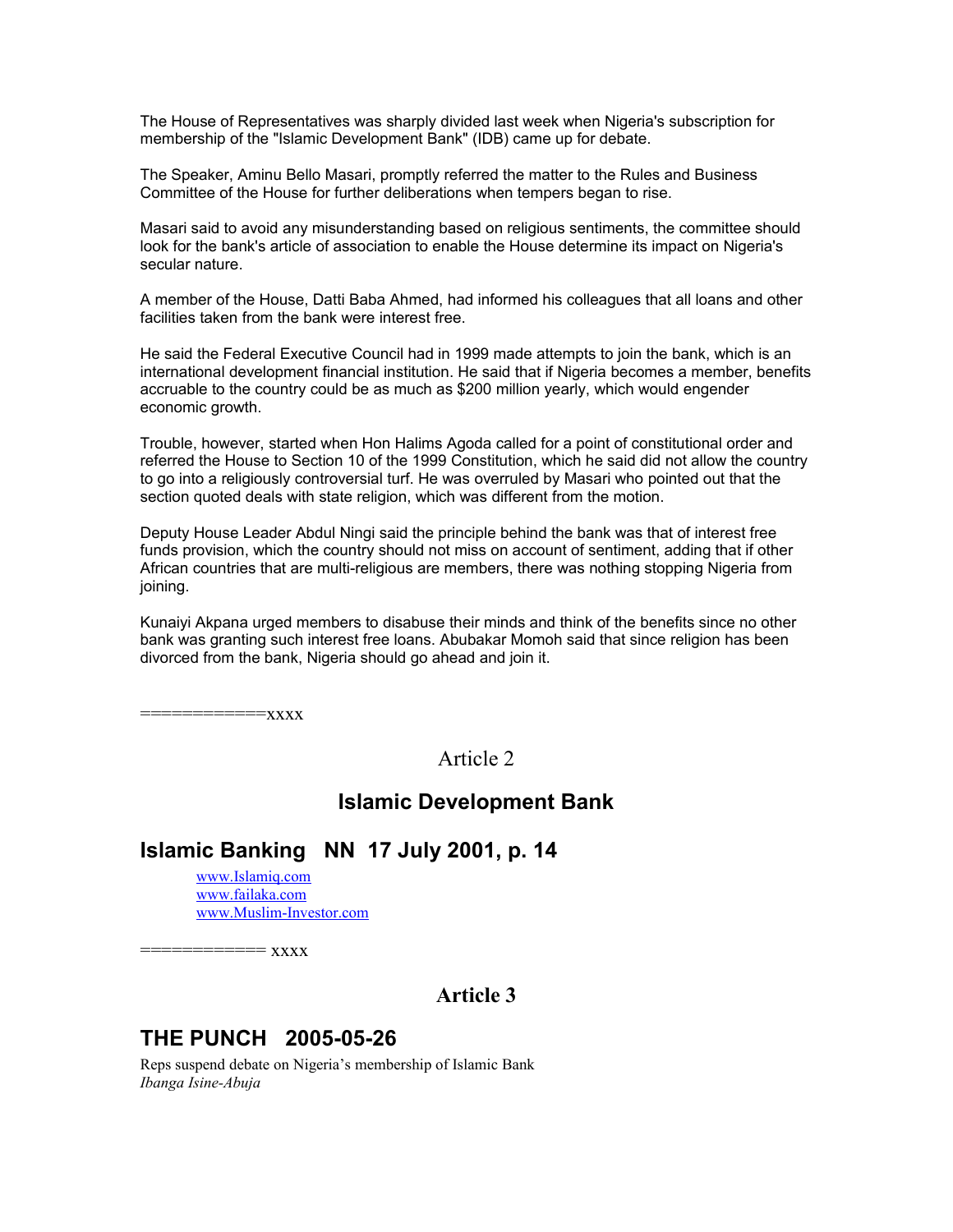A debate by the House of Representatives on a motion for Nigeria's membership of the Islamic Development Bank was abruptly halted on Wednesday when tension rose as members made contributions to the issue.

As members expressed different views on the matter, the Speaker of the House, Alhaji Aminu Bello Masari, stepped in, advising that the issue be treated with caution since it could jeopardise the unity of Nigeria.

Mr. Yusuf Datti Baba-Ahmed and 16 other members sponsored the motion, which sought to direct the Federal Government to release \$4.5million as an initial subscription for membership of the bank,

They said that the payment of the sum would qualify Nigeria for a \$200million interest-free loan annually.

While presenting the motion, Baba-Ahmed said IDB was an international financial institution that provided interest-free long-term loans to finance both private and public sector projects in member countries.

He said that due to the enormous benefits accruable to IDB-member nations, through project financing and other services capable of engendering economic growth, it was necessary for Nigeria to join the body.

He said, "In West Africa, only Nigeria and Liberia are not members of the IDB and other countries like Kenya, Uganda, Malaysia and Thailand are among the 55 member-nations.

"The only outstanding requirement for Nigeria to obtain membership of the IDB is the financial subscription of a minimum of \$4.5million which is payable in up to seven tranches over a period of time."

He advised his colleagues against bringing unnecessary sentiments into the issue, saying that a country like Thailand, with only five percent of its population as Moslems, was a member of the group.

According to him, Islamic Development Bank was a mere nomenclature, adding that the bank was not discriminatory in its policies and practices.

Mr. Igwua Aguma supported the argument that Nigeria should join the bank. He said that in this era characterised by government deficit and increasing debt burden, there was a need for the country to look out for debt facilities that would not attract interest.

Aguma said that if Nigeria secured loans from the IDB, it would no longer face the burden of debt rescheduling, as was the case with such facilities obtained from the Western countries.

He said Nigeria should be realistic and avoid undue religious sentiments since membership in IDB would add value to the country's economy.

Contributing to the debate, Mr. Halims Agoda, drew the attention of the House to the provisions of Section 10 of the 1999 Constitution and advised that it would be dangerous if the legislature dabbled into a matter that could jeopardise the corporate existence of the country.

He argued that with the prevailing tension in the country, it would be easy for religious hostility to break out if the country became involved with the bank.

Mr. Depo Oyedokun strongly opposed Nigeria's membership of the bank, saying that in view of its secular nature, a wrong signal would be sent to the Christians and adherents of other religions.

He asked the sponsors of the motion to explain how the interest of Nigerians who were non-Moslems would be protected since "there is no free lunch anymore."

Dr. Wale Okediran reminded the lawmakers that the situation in some West African countries that are IDB members was different from that of Nigeria.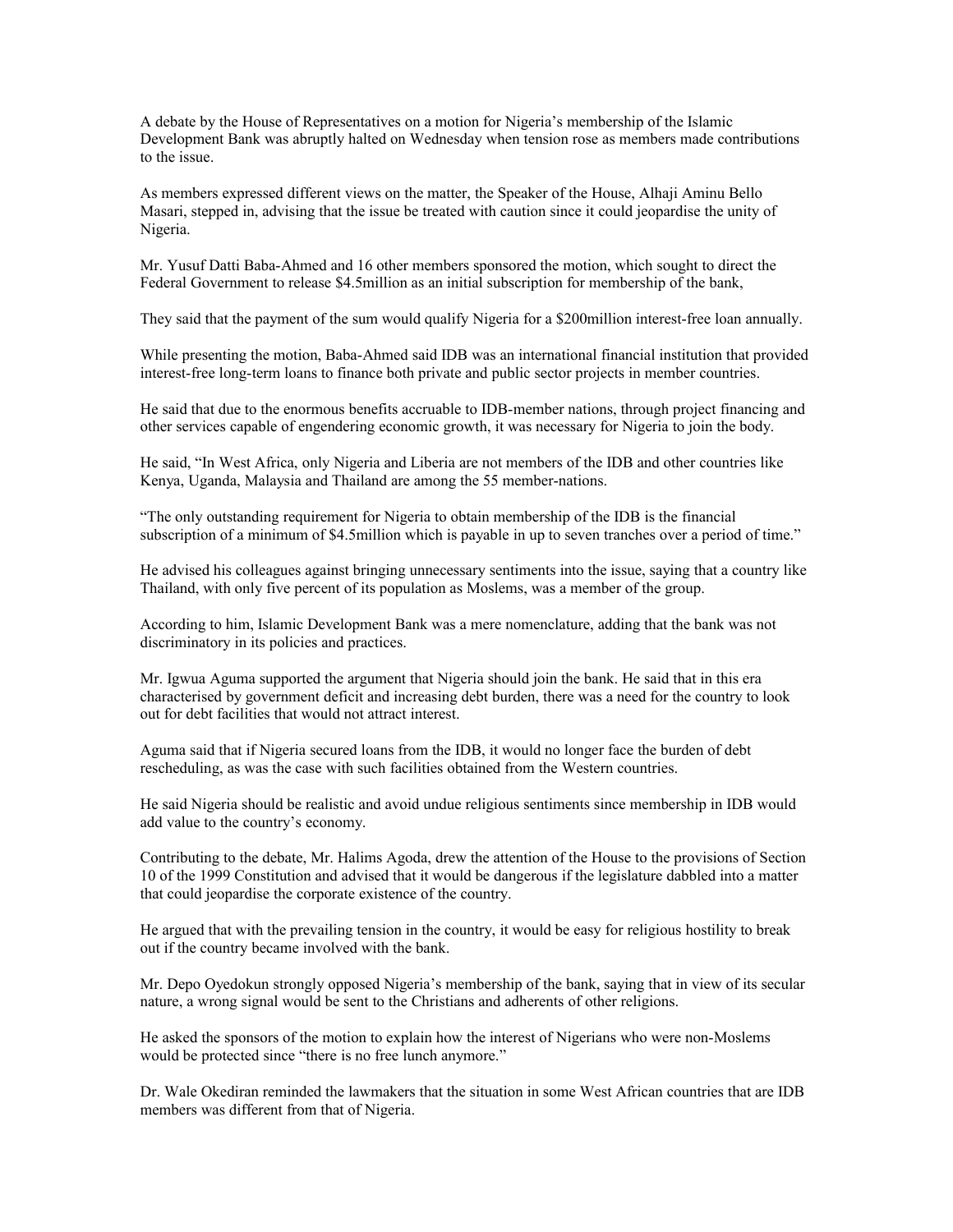He argued that the crises that could erupt if the country joined the bank would rubbish the gains.

Sensing the raging emotions, Masari appealed to the members to exercise restraint in the matter because of its sensitivity.

He added that it was fundamental for the House to safeguard the unity and corporate existence of Nigeria.

Rather than commit the motion to vote, Masari asked the Chairman of the House Committee on Business and Rules, Mr. Ita Enang to study IDB's Article of Association and advise the House on what steps to take.

It will be recalled that violence erupted in many parts of the country in 1986 when the then military president Gen. Ibrahim Babangida, attempted to register the country in the Organisation of Islamic Countries.

*THE PUNCH, Thursday, May 26, 2005* 

**==========xxxx**

### **Article 4**

### **THISDAY [www.thisdayonline.com/nview.php?id=18393](http://www.thisdayonline.com/nbview.php?ik=18393)**

# **Islamic Bank Divides House**

From Ahamefula Ogbu in Abuja, 05.26.2005

The House of Representa-tives was sharply divided yesterday when Nigeria's subscription for membership of the "Islamic Development Bank" (IDB) came up for debate.

Speaker Aminu Bello Masari, however, promptly referred athae matter to the Rules and Business Committee for further deliberations when tempers began to rise.

Masari said to avoid any misunderstanding based on religious sentiments, the Committee should look for the bank's article of association to enable the House determine its impact on Nigeria's secular nature.

Hon Datti Baba Ahmed informed his colleagues that all loans and other facilities taken from the bank are interest free.

He said the Federal Executive Council had in 1999 made attempts to join the bank, which is an international development financial institution. He said that if Nigeria becomes a member, benefits accruable to the country could be as much as \$200 million annually, which would engender economic growth.

Ahmed noted that Nigeria was the only nation in West Africa that was yet to subscribe to IDB whereas the only requirement to join and begin to access the funds from the bank was a subscription of \$4.5 million payable in instalments over a period of seven years.

He pointed out that countries like Kenya, Uganda, Thailand and Malaysia among others were already members and were benefiting from the scheme adding that there was nothing stopping Nigeria from joining.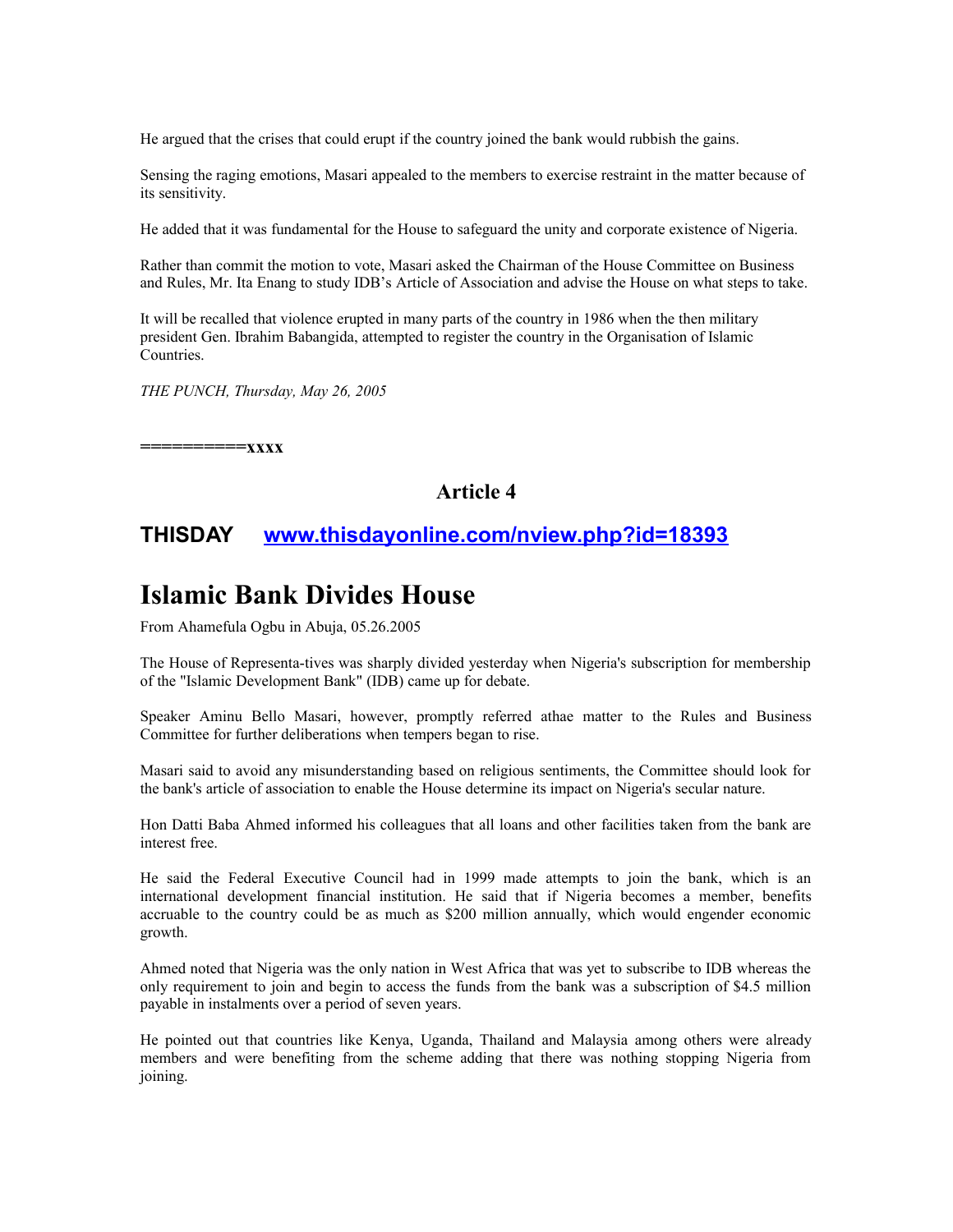Hon Igo Aguma, who seconded the motion, said that in this era of debt problems and budget deficits and pleas for debt cancellations, Nigeria should only go for facilities that would benefit the country maximally with no strings attached, such as the Islamic bank offers.

Trouble, however, started when Hon Halims Agoda called for a point of constitutional order and referred the House to section 10 of the 1999 Constitution, which he said did not allow the country to go into a religiously controversial turf. He was overruled by Masari who pointed out that the section quoted deals with state religion, which was different from the motion.

Deputy House Leader Abdul Ningi said the principle behind the bank was that of interest free funds provision, which the country should not miss on account of sentiment, adding that if other African countries that are multi-religious are members, there was nothing stopping Nigeria from joining.

Hon Kunaiyi Akpana urged members to disabuse their minds and think of the benefits since no other bank was granting such interest free loans. Hon Abubakar Momoh submitted that since religion has been divorced from the bank Nigeria should go ahead and join it.

Hon Depo Oyedokin warned against the House dabbling into issues that would cause divisions in the country, adding that if it were a scheme that would benefit Nigeria, he would be at the forefront.

He said since Nigeria was sitting on a religious tripod of Islam, Christianity and traditional religion, there was need to avoid any semblance of tilting towards a particular one no matter the allure.

Hon Wale Okediran said that the implication of the move was loaded, adding that he was not swayed by the argument that other countries have joined since Nigeria differs in several respects from those that have joined. He referred to past religious violence in Kaduna, Kano and Jos and said the \$200 million being spoken of is child's play when compared to the losses from the crises therefrom.

He described the bank's interest-free loan as the "dangling of a carrot which is like 419" and urged his colleagues to reject the motion.

At this juncture, the atmosphere became charged as members even pointed fingers at themselves. After failing to restore order Masari said to ensure that the greater interest of Nigerians were served, the bank's articles of Association should be produced to see whether it had religious coloration.

Members still shouted from the floor that the procedure Masari adopted was against the House Rule and that having heard from both sides he ought to have put the matter to vote.

 $=$ xxx $x$ 

### **Article 5**

### **GUARDIAN OCT 10 2005 ISLAMIC BANK**

### **Atiku lauds Nigeria's membership of Islamic Bank**

**N**IGERIA'S decision to join the Islamic Development Bank is a wise one as it stands to gain from the bank's vast opportunities, Vice President Atiku Abubakar has said.

Receiving the bank's President, Dr. Hamed Mohammed Ali, who led a 10-man delegation to his office on Friday, Atiku said that the bank had enormous opportunities for public sector development.

Atiku recalled that the country's relationship with the bank started years ago, noting that the recent signing of an agreement between the two was to merely formalise its membership.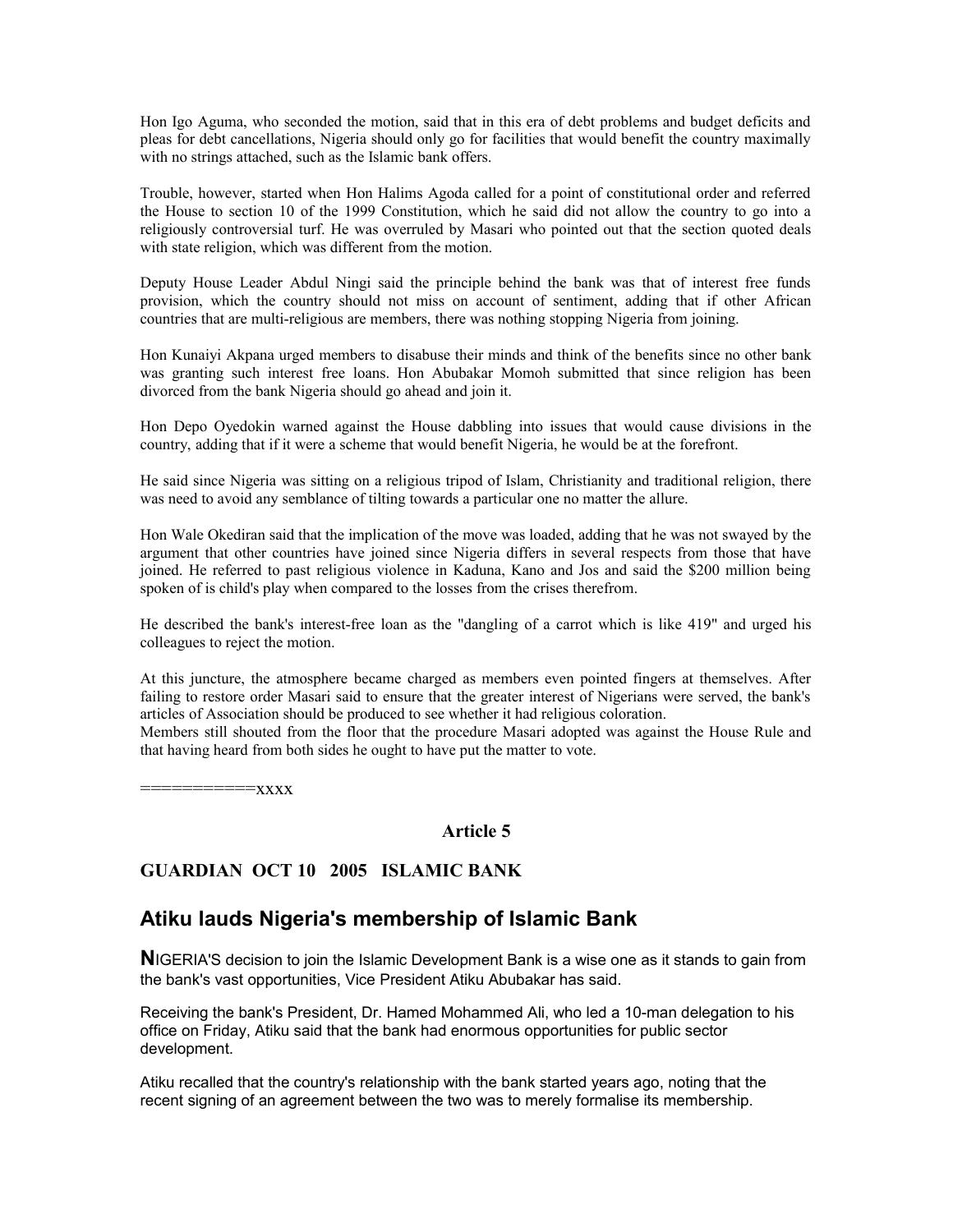He said that the bank had been intervening in the country's programmes since they both opened communications some time in the past.

"The presence of the bank in Nigeria is for cooperation and partnership between the people of Nigeria, the bank and other countries of the south," the vice president added.

While noting the bank's interventions in areas such as agriculture, water resources and industry, Atiku urged it to explore other public sector areas for cooperation.

He said that both the people of Nigeria and the bank would benefit immensely from such arrangement.

The vice president also noted that with Nigeria's large population, cooperation between it and the bank would be mutually beneficial.

Speaking earlier, Ali said that the bank was established to enhance south-south cooperation and promote development among them.

He expressed his pleasure with Nigeria's membership of the bank, saying that he looked forward to working with the country for the benefit of its people.

The bank offers interest-free loans to member-countries and is also involved in equity financing, especially in the textile industry.

It also finances equipment leasing and engages in import-export guarantee, technical cooperation and exchange of experts.

Established in 1975, the bank has all the West African countries as members, except for Ghana, while Nigeria is its 56th member.

============xxxx

### **Article 6**

Nigeria - Thursday June 23, 2005 COMPASS DIRECT

### COUNTRY JOINS ISLAMIC DEVELOPMENT BANK

### **Membership raises religious tension in the country.**

June 23**, 2005 (Compass)** -- Nigeria has formally joined the Islamic Development Bank (IDB) in spite of protests by Christian leaders, who see the move as the continuation of the Islamization of the country by Muslims, increasing the already tense religious atmosphere in Nigeria.

The IDB is run in accordance with the principles of *sharia*, the Islamic law. The bank was established in 1973 in Saudi Arabia, and has its headquarters in Jeddah.

Dr. Ngozi Okonjo-Iweala, Nigeria's finance minister, announced the membership of Nigeria as the 55th member of the Islamic bank on Wednesday, June 15. Okonjo-Iweala stated that the Nigerian government has paid the sum of \$3.4 million to the bank as its initial membership subscription.

To become a member in the IDB, a prospective member country should be a member of the Organization of the Islamic Conference (OIC), pay its contribution to the capital of the bank and be willing to accept such terms and conditions as may be decided upon by the IDB Board of Governors. The OIC is an international organization of countries pooling resources to speak with one voice to safeguard the interests of their people and of all Muslims in the world. Nigeria joined the OIC in 1986.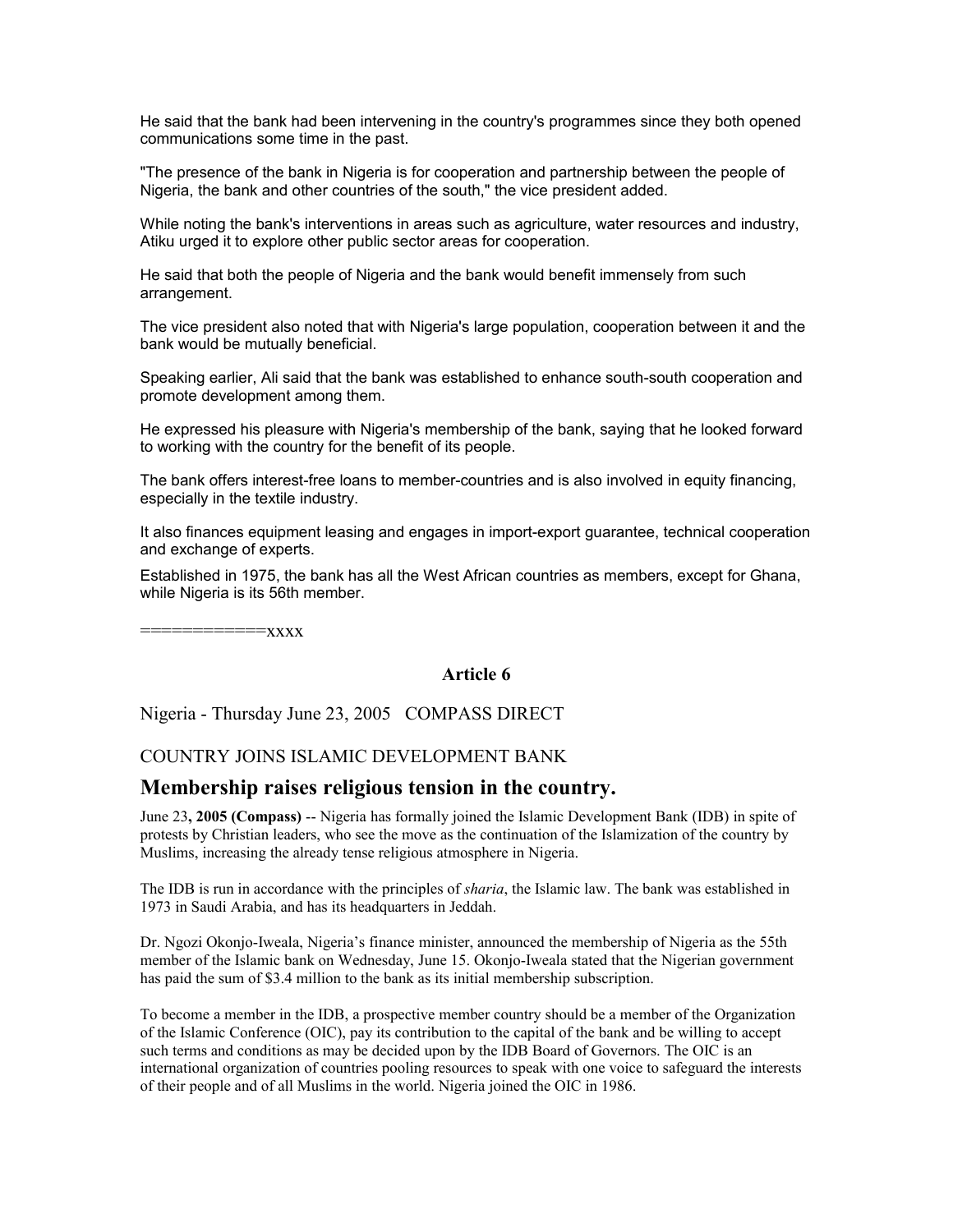Okonjo-Iweala said at a press conference in Abuja, the nation's capital, that the Nigerian government had wanted to join the bank in 1999, but religious controversy derailed the decision, forcing the government to delay the processing of the country's bank membership.

#### **Muslims Introduce Motion to Join Bank**

Christian and Muslim legislators in the House of Representatives, the lower chamber of Nigeria's National Assembly, adamantly opposed each other on Wednesday, May 25, while debating Nigeria's decision to become a member of the bank.

Sixteen Muslim members of the House of Representatives brought a motion before the House demanding Nigeria's membership in the Islamic bank. The motion was countered by the Christian members of the House who saw the demand as a desire to continue the Islamization of the country.

Datti Baba Ahmed, a Muslim legislator in the House and spokesperson for the sixteen Muslim legislators, claimed that Nigeria's membership of the Islamic bank will attract loans of about \$200 million to the country annually.

#### **Christian Legislators Voice Concerns**

However, Halims Agoda, a Christian legislator, countered that Nigeria's 1999 Constitution, under section 10, forbids the government from adopting any religion as a state religion. He said Nigeria's membership in the Islamic Development Bank will indicate that the country is an Islamic state.

Agoda's position was supported by Depo Oyedokin and Wale Okediran, both Christian legislators, who said in view of the prevailing religious atmosphere in the country, Nigeria should not become a member of the bank.

The debate on the issue was inconclusive and tensions remained high among the legislators as both sides fought for their convictions. The leadership of the House then hurriedly adjourned the debate on the issue. While Nigerians were waiting anxiously to see what the outcome would be, the government announced the membership.

#### **Finance Minister Ignores Concerns**

Okonjo-Iweala said despite the outcry by Christians against membership in the Islamic bank, the government decided to take the membership because, "The IDB is a multilateral development financing institution which promotes economic and social development of member states."

She explained that the Islamic bank performs similar functions to the International Monetary Fund, the World Bank, and the African Development Bank.

-- Nigeria has formally joined the Islamic Development Bank (IDB) in spite of protests by Christian leaders, who see the move as the continuation of the Islamization of the country by Muslims, increasing the already tense religious atmosphere in Nigeria.

The IDB is run in accordance with the principles of *sharia*, the Islamic law. The bank was established in 1973 in Saudi Arabia, and has its headquarters in Jeddah.

Dr. Ngozi Okonjo-Iweala, Nigeria's finance minister, announced the membership of Nigeria as the 55th member of the Islamic bank on Wednesday, June 15. Okonjo-Iweala stated that the Nigerian government has paid the sum of \$3.4 million to the bank as its initial membership subscription.

To become a member in the IDB, a prospective member country should be a member of the Organization of the Islamic Conference (OIC), pay its contribution to the capital of the bank and be willing to accept such terms and conditions as may be decided upon by the IDB Board of Governors. The OIC is an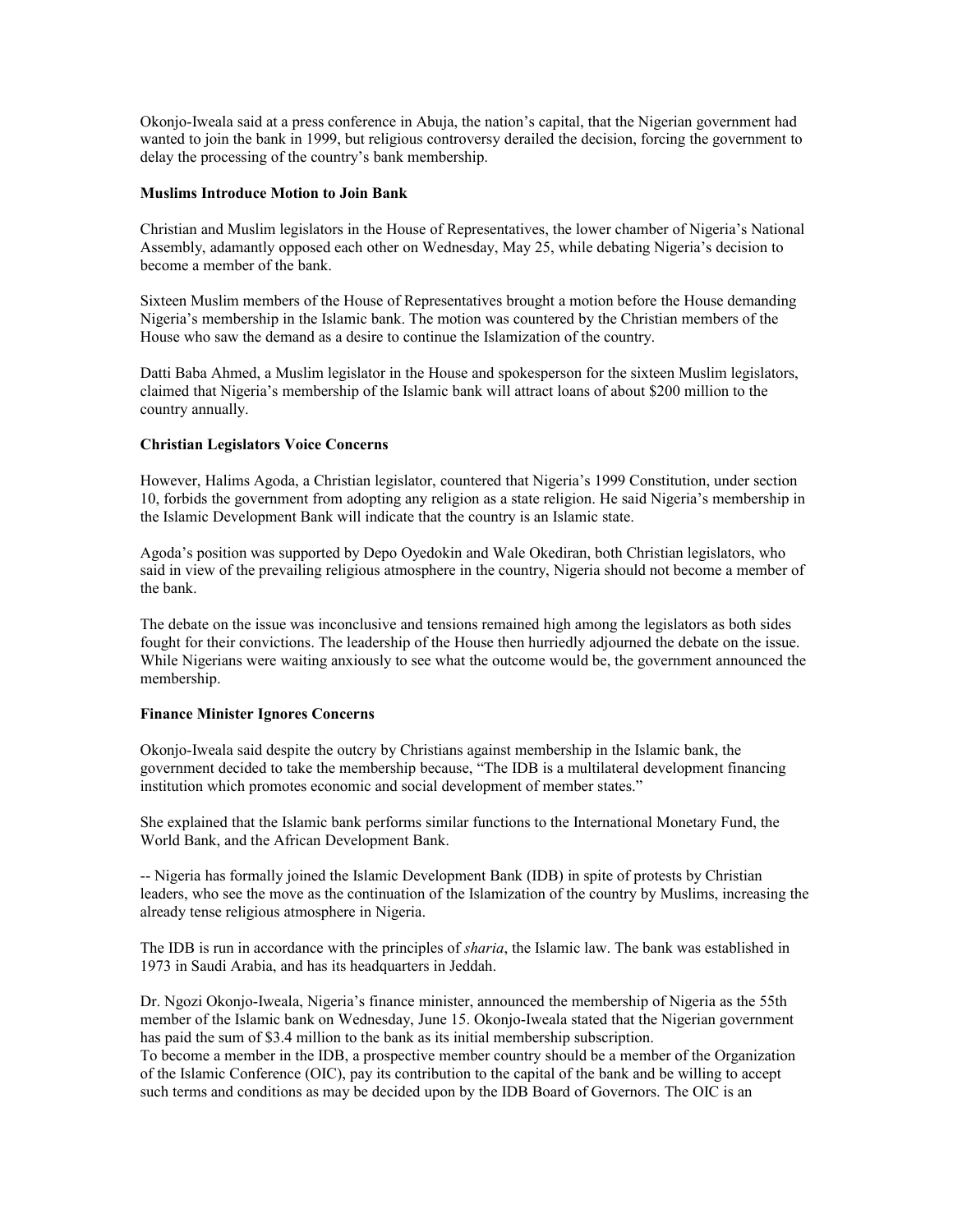international organization of countries pooling resources to speak with one voice to safeguard the interests of their people and of all Muslims in the world. Nigeria joined the OIC in 1986.

Okonjo-Iweala said at a press conference in Abuja, the nation's capital, that the Nigerian government had wanted to join the bank in 1999, but religious controversy derailed the decision, forcing the government to delay the processing of the country's bank membership.

#### **Muslims Introduce Motion to Join Bank**

Christian and Muslim legislators in the House of Representatives, the lower chamber of Nigeria's National Assembly, adamantly opposed each other on Wednesday, May 25, while debating Nigeria's decision to become a member of the bank.

Sixteen Muslim members of the House of Representatives brought a motion before the House demanding Nigeria's membership in the Islamic bank. The motion was countered by the Christian members of the House who saw the demand as a desire to continue the Islamization of the country.

Datti Baba Ahmed, a Muslim legislator in the House and spokesperson for the sixteen Muslim legislators, claimed that Nigeria's membership of the Islamic bank will attract loans of about \$200 million to the country annually.

#### **Christian Legislators Voice Concerns**

However, Halims Agoda, a Christian legislator, countered that Nigeria's 1999 Constitution, under section 10, forbids the government from adopting any religion as a state religion. He said Nigeria's membership in the Islamic Development Bank will indicate that the country is an Islamic state.

Agoda's position was supported by Depo Oyedokin and Wale Okediran, both Christian legislators, who said in view of the prevailing religious atmosphere in the country, Nigeria should not become a member of the bank.

The debate on the issue was inconclusive and tensions remained high among the legislators as both sides fought for their convictions. The leadership of the House then hurriedly adjourned the debate on the issue. While Nigerians were waiting anxiously to see what the outcome would be, the government announced the membership.

#### **Finance Minister Ignores Concerns**

Okonjo-Iweala said despite the outcry by Christians against membership in the Islamic bank, the government decided to take the membership because, "The IDB is a multilateral development financing institution which promotes economic and social development of member states." She explained that the Islamic bank performs similar functions to the International Monetary Fund, the World Bank, and the African Development Bank.

**==========xxxx**

# **Article 7**

GAMJI 220 [www.gamji.com/article4000/NEWS4791.htm](http://www.gamji.com/article4000/NEWS4791.htm)

"The 'Daily Sun' And IDB Membership" By Garba A. Isa **Yekuwa Communications, Kano, Nigeria**